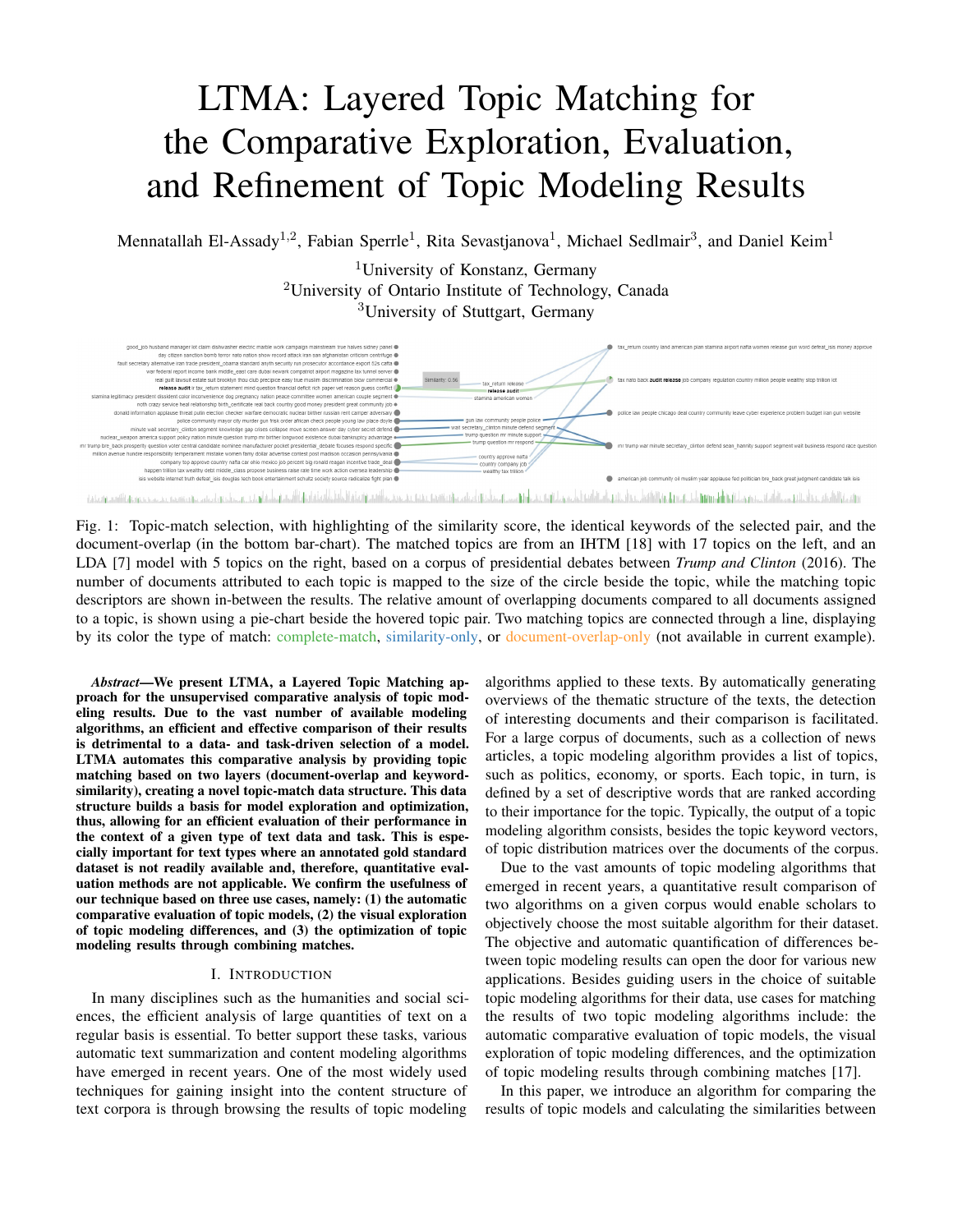

Fig. 2: Processing pipeline to compute topic matches using the results of two topic modeling algorithms. Starting with a document collection, the topic modeling algorithms A and B are applied, resulting in a set of topic descriptor vectors and a topic document matrix for each topic model. These four components are the input of the layered topic matching algorithm, which computes matches of three types: complete matches, similarity-only matches, and document-overlap-only matches. Together with the topic modeling results, the computed match data structure enables applications for comparative, and explorative analysis.

two sets of given topics defined over the same corpus. The *Layered Topic Matching Algorithm (LTMA)* is designed to analyze topic matches of three different types. The first type is the *complete match*, where the keywords of two topics, as well as their respective documents, match. The second, and weaker, type is the *similarity-only match*, where only the keywords of two topics match. The third type defines a *document-overlaponly match* of two topics as a strong overlap of their document vectors, but significantly low similarity of their keywords. This can be seen as a descriptor *mismatch*, since the two topics disagree on the labeling of a highly-overlapping set of documents. For the measurement of the match degree, three indicators are computed: the normalized similarity of the keyword vectors, the document match frequency with the first topic, and with the second topic, respectively. These indicators were derived from an observational study with social scientists. The algorithm is therefore designed to capture the intuition of human analysts and combine it with the efficiency of automatic computation. The resulting data structure enables a wide spectrum of new applications, as examplified in Section V.

# II. RELATED WORK

Comparative analysis of topic models is an open research challenge that has gained little attention so far [5]. We hence focus our discussion of related work on topic models in general, with an eye towards how humans interpret topic modeling results [9], how topic models are typically evaluated [37], and the visual task-driven comparison of topic models [2].

#### *A. Topic Modeling*

Emerging from the general task of document clustering, topic modeling approaches aim at uncovering the underlying thematic structures of document collections. Topic modeling narrows down the general document clustering goal from partitioning the documents into meaningful groupings, to generating clusters with the same topical structure. Furthermore, topic models extend the task of grouping and organizing a document collection to additionally labeling these groupings with meaningful descriptors that reflect their content. In theory, topic modeling

algorithms can be classified as conceptual document clustering approaches [22]. These models have been used in various domains to answer different research questions. The main tasks associated with topic models are summarizations, exploration, and overview-generation of text corpora [1]. Hence, topic models ought to produce compact, structured, and accurate results.

The most common types of topic modeling algorithms are generative models that assume an underlying distribution of documents in the concept space and attempt to estimate this distribution iteratively [23]. Of those, the most widely-used algorithm is the Latent Dirichlet Allocation [7] (LDA). It uses a bag-of-words model and assumes that the order of words in a document holds no relevant information. One shortcoming of LDA, the fixed number of topics as a hyper parameter, is overcome by the Hierarchical Dirichlet Process [36] (HDP), that can learn the correct number of topics from the data. Other probabilistic models account for topic changes over time [6], correlations between topics [29], or authorship information [32].

Currently, there are very few non-probablisitic topic modelling approaches. The most prominent representative is Nonnegative Matrix Factorization [26] (NMF), that has only recently been applied to topic modeling [3]. It decomposes a document collection into a term-by-topic and a topic-by-document matrix, using a parameter to set the expected number of topics. This model has been successfully used to build an interactive visual analytics system [10] for exploring the document space, allowing topic refinements in real-time. The Bayesian Rose Tree [8] is a hybrid approach combining probabilistic topic modeling and hierarchical clustering. Based on the initial results of a flat topic structure generated by a probabilistic model, the hierarchical structure of the rose tree is built. This model has been adapted by Lui et al. [28] and is used as a basis for the creation of an interactive visual analytics system for news exploration [15].

A general discussion on topic models and their differences can be found in the survey of David M. Blei on probabilistic topic models [5] and the book "Mining Text Data" [1].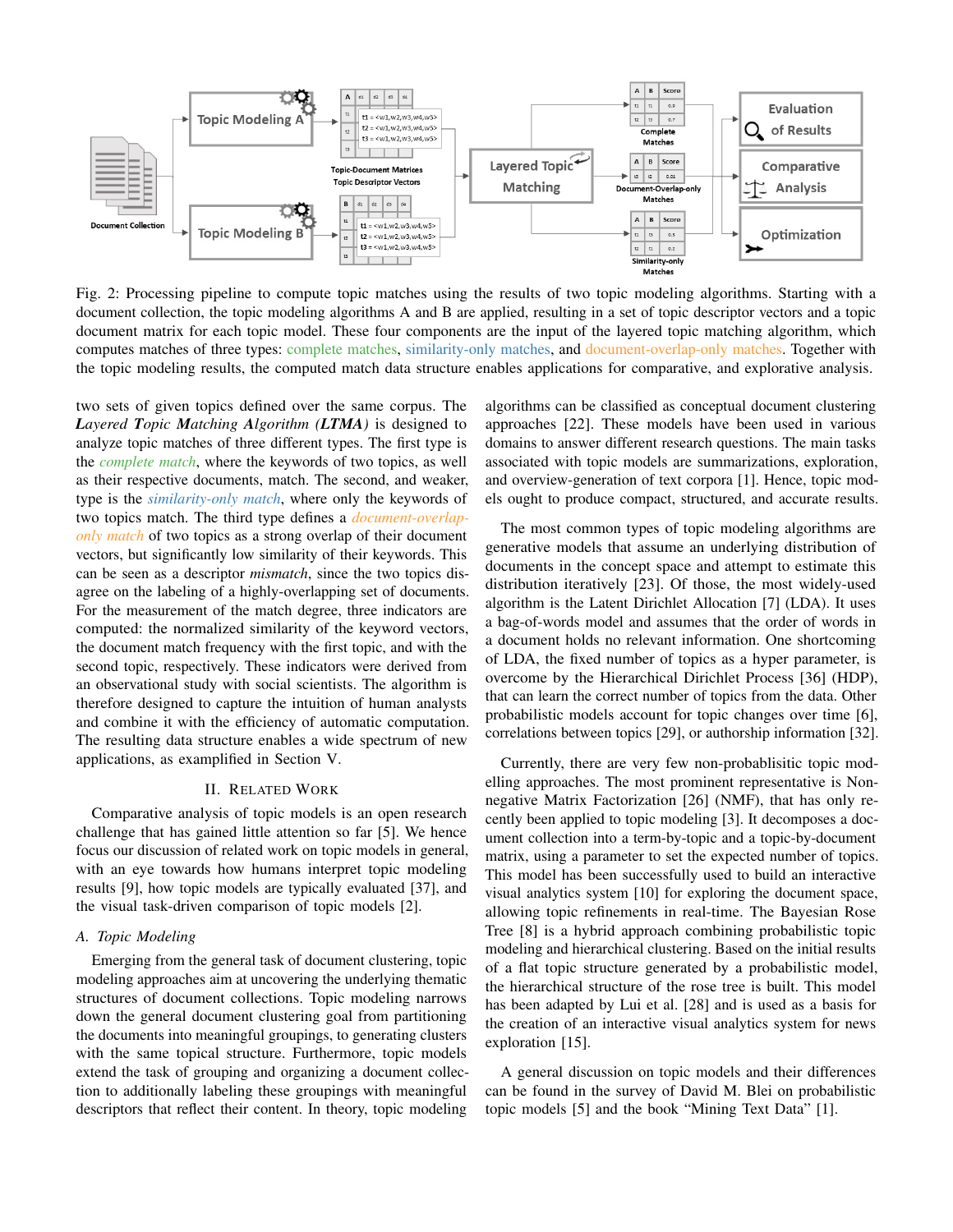## *B. Comparative Analysis of Topic Models*

Recent approaches have emerged that visually compare topic modeling results. Crossno et al. [13] introduced "TopicView", a visualization approach for comparing results of multiple topic models. Similarly, Chuang et al. [12] presented "Termite", a matrix-based visualization for assessing the differences between topics. Alexander et al. presented an approach for the taskdriven comparison of topic models [2]. "ParallelTopics" by Dou et al. [14] and "LDAExplore" by Ganesan et al. [19] show probabilistic topic distributions in a parallel coordinates plot. While the first focusses on placing similar topics closely together, the latter also visualizes the extend to which each document belongs to its assigned topics. In contrast, our approach quantifies the similarity between topic pairs and generates topic matches by examining not only the descriptor similarity of two keyword vectors but additionally the document overlap of a topic pair. Aside of the visual comparison of topic models, approaches have been presented for exploring different topic models through computing their topic coherence [34], by offering a visual query interface [16] or by generating topic alignments [11]. The latter approach is the most relevant to our paper. However, in this work the topic matches are defined as topic-concept pairs, i.e., matching the topics to a defined thematic concept rather than automatically generating topic-pair matches as computed by *LTMA*. By automatically generating topic matches as proposed by our approach, we do not require any prior knowledge about the content of the analyzed corpus. This method has been successfully deployed as a basis for the visual workspace of our previous work [17], and enabled a guided, comparative topic model optimization.

#### *C. Similarity Measures*

To group documents into different topics, the content similarity of the texts has to be captured. The content or semantic similarity is a "metric defined over a set of documents or terms to measure the distance between them based on the likeliness of their meaning or semantic content" [20]. According to Tan et al. [35], the three most powerful text similarity functions are the cosine similarity, the Jaccard similarity, and Dice's coefficient. The main advantage of the cosine similarity over the others is that it is robust towards heterogeneous dimensions of documents and topics, allowing a stable comparison of shorter and longer vectors.

In contrast to text similarity measures, for generating topic matches it is essential to compare descriptor keywords based on their rank. This rank similarity of two vectors is closely related to the content similarity of text, however, it increases the impact of the order of the keywords. Examples of rank similarities and distances for text include the minimum edit distance [31], the longest common sub-sequence distance [4], and the Hamming distance [21]. In the domain of statistics other rank correlation coefficients are prominent, such as Spearman's rho [33] or Kendall's tau [24]. However, both the rank distances and rank correlation coefficients consider only one of two aspects, either the order of the words in a vector or their similarity. In this paper, we propose a novel weighted keyword distance measure to compare topic descriptor vectors.

## III. REQUIREMENTS ANALYSIS

Through observing the usage of topic models by humanities and social science scholars, we identified a common approach to validate or optimize their results. Over the course of two years, we have been working closely with six different scientists on a joint project where topic modeling algorithms have been used extensively. This work included weekly meetings and analysis sessions which lead us to our requirement analysis. Most scholars in our observational study declared that when using topic models, they usually read large parts of the texts and manually label documents and topics to ensure that the quality of the results satisfies their expectations. Another common method for creating reliable modeling results is to manually match the result of two well-established topic modeling algorithms to assess their quality or optimize their results. Since manually matching two topic modeling results is a subjective and highly time-consuming task, there is a considerable demand for the development of an automatic matching approach that incorporates the intuition of a person assigned to this task.

As derived from our observational study, each topic match has to fulfill two underlying assumptions to capture the analysts' intuition. First, the descriptor keywords similarity: Keywords of the descriptor vectors of both matched topics have to refer to similar concepts (similar topic descriptor vectors). Second, the document distribution overlap: Two topics match if their respective document vectors (vectors of the documents assigned to the topics) match. Setting these assumptions as fundamental requirements for the design of an automated topic matching approach, the *Layered Topic Matching Algorithm* was developed.

As shown in Fig. 2, *LTMA* operates on the results of two topic modeling algorithms that process the same document collection. These results are matched in three different types. (1) The Complete Match; with a strong match of two topics, where both requirements are fulfilled. (2) The **Similarity-Only** Match; as a weaker match, where the assumptions are relaxed, and only the first requirement is fulfilled. A third type can be defined in which only the second requirement is fulfilled. However, this (3) **Document-Overlap-Only Match** is more a mismatch of two topics, since it features a strong overlap of documents despite a significantly low similarity of keywords.

One of the main challenges in designing the algorithm was to capture the similarities between two keyword vectors as human analysts would perceive them. As discussed in Section II-C, different measures are used to define the concept-similarity between document collections. However, our first attempts at computing topic matches using common semantic and rank similarity measures produced too few or too many matches when compared to the manually annotated results. This is due to their definition of similarity as exact vector similarity, weighted only by frequency counts, not explicitly by the ranks of the keywords in the descriptor vector. To address this problem, a novel similarity measure is proposed in IV-A that relies on measuring a weighted distance of the two vectors, adding a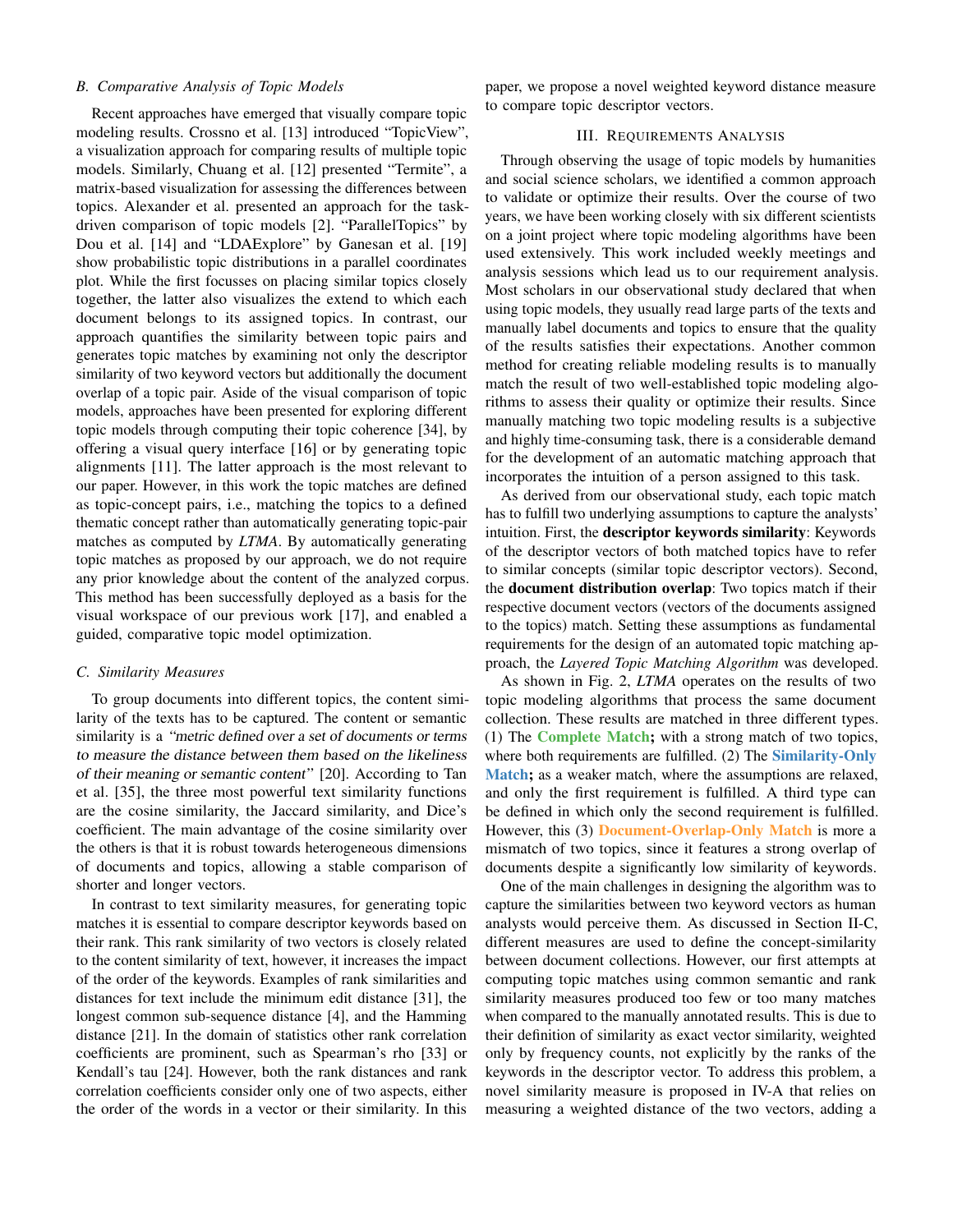weighted penalty to the distance if a keyword occurs only in one vector. It is worth noting that despite being tailored to capturing the analysts' intuition, our similarity function does not include any additional semantic resources to expand the linguistic context of keyword vectors. Hence, while we observed that humans also capture the similarity of two words through their language-understanding, we did not attempt to model this. This is due to the fact that our approach is designed to operate on the same corpus for the two models, and as such will not incur the effects of different vocabulary, by definition.

Furthermore, another result of our observational study was that in most cases, our experts examined the top 10 to 15 descriptors of a topic while analyzing the modeling results. Also, they typically considered only the top topic for every document, regardless of the type of the underlying algorithm. While these assumptions might be advantageous when comparing a non-probabilistic model to other results, for probabilistic distributions, attributing the most likely topic to a document, is unfavorable. Therefore, when comparing the results of two probabilistic models, leveraging the topic distribution using, for example, the Kullback-Leibler divergence measure [25] might outperform the expert matching. However, in this work, we are focused on deriving an automatic and objective measurement of topic matches as perceived and utilized by humanities and social science scholars. The output of *LTMA* has been made accessible to our collaborators through a web-browser-based, interactive, visual interface which enables them to explore the effects of different parameter settings of the algorithm and adjust them, as well as, analyze the resulting layered topic matches.

# IV. LAYERED TOPIC MATCHING ALGORITHM

*LTMA* is designed to compute the similarity between topics from different models to form topic matches. These matches can be used as an objective measure for quantifying similarities of topics, based on the perceived similarity of their keyword vectors and their document overlap. In our observational study, we found that manual matching of topic modeling results was based on two factors: the comparison of the different topic descriptor vectors and the analysis of document-overlaps between topics. Subsequently, a strong match is defined as one that consists of a topic pair that has similar keywords and a large document overlap. Based on this, *LTMA* follows three steps to compute matching topic pairs, as well as their degree of similarity and document overlap. In the following, we will describe these steps in more detail, as shown in Algorithm 1.

# Step 1: Calculate topic similarities and document overlaps

The distances of the keyword vectors and the document overlap are calculated for each topic pair. The distances between the descriptor vectors build the basis for creating a similarity-based matching and are calculated by a novel method for weighted keyword distance measurement between topic descriptor vectors, as described in Section IV-A. As for the document-overlap-based matching, the intersection of both respective document vectors is computed in this first step.

Data: Set of Topics1 , Set of Topics2 Result: List of Topic Matches Algorithm TopicMatching(top<sub>1</sub>, top<sub>2</sub>) // Calculate similarities & overlaps 1 *distances* = new empty set of distances 2 *overlaps* = new empty map of overlaps 3 foreach  $(t_1, t_2) \in top_1 \times top_2$  do // Ranked and Weighted // Penalty Distance 4 distances.add(rwpd $(t_1,t_2)$ ) // Document overlap in topics  $\mathfrak{s}$  | overlap = intersection of doc vectors of  $t_1$  and  $t_2$ 6 | overlaps.put( $(t_1, t_2)$ , overlap) Generate match-candidates  $7 | candidates = new empty set of candidates$ // Document-overlap-based matching 8  $\alpha$  *candidates.add(docMatching(top<sub>1</sub>, top<sub>2</sub>))* 9  $\alpha$  *candidates.add*(docMatching( $top_2$ ,  $top_1$ )) // Similarity-based matching 10 candidates.add(simMatching(distances)) Evaluate potential matches 11 **foreach** match  $\in$  candidates **do** <sup>12</sup> if match *is a similarity match* then <sup>13</sup> if match *has document overlap* then 14 | | | add match to results as complete match else 15 **add** match to results as **sim-only match** else <sup>16</sup> if *match has document overlap* then  $17$  | | | add match to results as **doc-only match** 18 return results

Algorithm 1: Layered Topic Matching. *LTMA* computes topic matches in three steps. First, the similarities and document overlaps are calculated based on the weighted keyword distance (see Section IV-A). Second, the potential matches are generated based on document overlaps (see Section IV-B) and on keyword similarities (see Section IV-C). Third, the match candidates are evaluated to the three different match-types.

# Step 2: Generate potential topic match-candidates

The core step of the algorithm is the generation of the potential topic match-candidates. To do so, the documentoverlap-based matching is calculated for each topic model separately, followed by the calculation of the similarity-based matches. Each match, identified by fulfilling one or both criteria, is added to the set of potential matches to be evaluated.

## Step 3: Evaluate potential topic matches

Finally, the matches are generated and classified into three different types. First, the *complete matches*, where a topic pair is a match according to both methods; the document-overlapbased matching and similarity-based matching. Second, the *similarity-only matches*, where only the descriptor vectors of both topics match. Third, the *document-overlap-only matches*, a mismatch, where only documents but not the keywords match.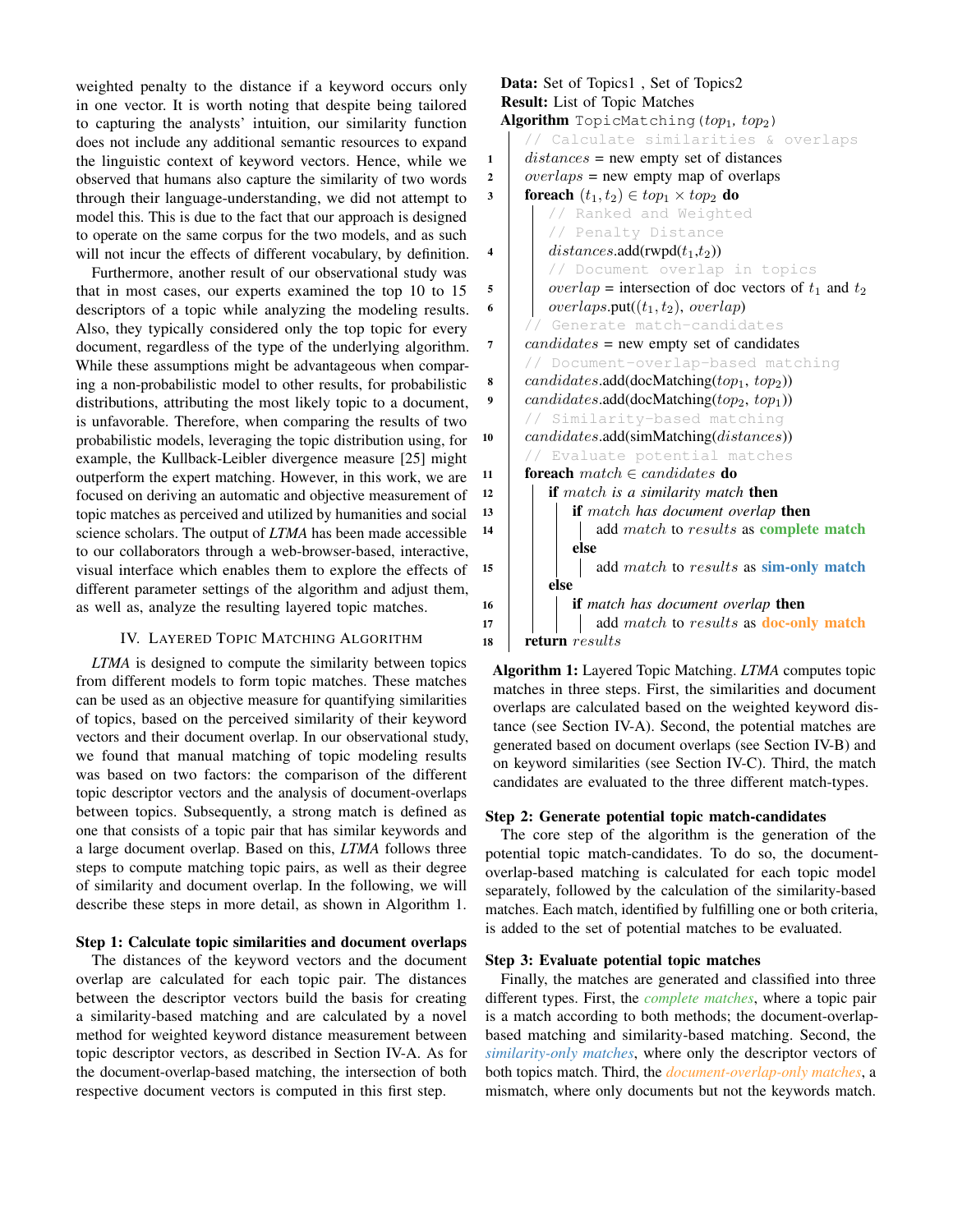To reduce the complexity of the algorithm, *LTMA* processes the output of two topic modeling algorithms at a time. However, it can be analogously extended to compare more algorithms. Both the runtime and memory consumption of *LTMA* correlate with the number of topics processed.

#### *A. Ranked and Weighted Penalty Distance (*rwpd*)*

The computation of the weighted keyword distance between two topic descriptor vectors is designed to approximate manual matching. This *fuzzy* keyword similarity mirrors how humans perceive the similarity of two vectors, where a word at the beginning of the vector is perceived as important and influences the understanding of a topic more than a keyword at the end of the vector. Moreover, a keyword that occurs at the beginning of one vector but is not found in the other vector makes the two topics seem more different. Therefore, the introduced weight is proportional to the rank of the keyword in the vector, and missing keywords are punished with a penalty when computing the similarities. Hence, we measure the distance  $d$  of each common word in both topic vectors while assigning a penalty to words contained only in one vector. A weight  $w$  is assigned to each word proportional to its importance for the topic (measured by the rank  $k$  of the word in the vector of length  $l$ ):

$$
w(l,k) = \sqrt{l} - \sqrt{k} \qquad d(i,j) = \frac{|i-j|}{l}
$$

The square-root-normalized weighting-function  $w$  declines in value with increasing positions in the vector.  $d(i, j)$  is the normalized distance between two index positions  $i$  and  $j$  in the vector. These weights are used as factors to adjust the impact of the distances and penalties to the overall distance score. Let  $V^{(t)}$  be a topic descriptor vector and  $V_a^{(t)}$  be the keyword at position  $\alpha$  in this vector, the penalty  $p$  is computed as follows:

$$
p(V_i^{(t)}, V_j^{(u)}) = \begin{cases} d(i,j)(w(l,i) + w(l,j)) & \text{if } V_i^{(t)} = V_j^{(u)} \\ w(l,i) & \text{if } V_i(t) \notin V^{(u)} \\ w(l,j) & \text{if } V_j(u) \notin V^{(t)} \end{cases}
$$

If a keyword from the one topic descriptor is not contained in the other descriptor, or vice-versa, the weight associated with the index position of the "wrong" keyword is taken as the penalty. If a keyword is contained in both vectors at different index positions, the weighted rank difference is the penalty. The *ranked and weighted penalty distance* between two vectors is then defined as follows:

$$
rwpd(V^{(d)}, V^{(t)}) = \sum_{i=1}^{l} \sum_{j=1}^{l} p\left(V_i^{(d)}, V_j^{(t)}\right)
$$

For all keyword pairs in both vectors, the weighted penalty values are calculated and summed up. As *LTMA* is a general algorithm, it enables the comparison of topic modeling results from both probabilistic and non-probabilistic models. Therefore, we do not include any keyword probabilities in our similarity metric and rely rather on word ranks instead.

The following example illustrates the distance computation for topic vectors that share the same amount of equal keywords but produce different distances.

Given three topic vectors:  $t_1 =$ ,  $t_2 =$ , and  $t_3 =$ ;

$$
\forall i, j \in \{1, 2, 3\} : t_i \cap t_j = \{a, b, c\}
$$

Each pair of these topics shares exactly three words; namely,  $\{a, b, c\}$ . Intuitively  $t_1$  and  $t_2$  should be more similar to each other than any of them to  $t_3$ . This result is what *rwpd* would yield, as it introduces a higher weighted penalty when computing the distance of  $t_1$  or  $t_2$  to  $t_3$ , since  $t_3$  contains two words in the first positions that none of the other two vectors share.

#### *B. Document-Overlap-Based Matching (*docMatching*)*

For each topic  $t_1 \in top_1$  from one model, we determine the topic  $t_2 \in top_2$  from the other model, with the highest normalized document overlap in this step. We find such a topic by counting the common documents of all topic pairs  $\{t_1\} \times top_2$ , and normalizing them by the number of documents containing  $t_1$ . The resulting value is called *document-match frequency* of  $top_1$ . The topic pair  $(t_1, t_2)$  with the highest document-overlap is linked as a matching candidate. The routine returns the set of  $n$  matching candidates for a model  $top_1$  with *n* topics. Note, that it is called for all topics of both models, resulting in two document-match frequencies for a topic pair  $(t_1, t_2)$ ; one based on  $t_1$ , and another based on  $t_2$ . As described in Section III, the computation of documentoverlap can be extended to accommodate a probabilistic topic distribution over the documents. This would lead to a partial overlap model, based on the topic-membership degrees of documents. Comparing the effects of such an approach to our current model is part of our future research agenda.

# *C. Similarity-Based Matching (*simMatching*)*

For each topic pair and its measured distance, a normalized similarity value is computed, based on a linear normalization between 0 and 1. Eventually, if a similarity value exceeds a given threshold, its matching pair is considered a potential similarity-match. The threshold can be varied according to the structure of the underlying corpus and is by default set to 0.4. However, it can be interactively changed by the users. Hence, for corpora with very similar topics, this value can be lowered to capture all possible matches. As this routine inverts the normalized distances to compute similarities, it requires the distance values to be min-max-normalized between 0 and 1 to ensure a similarity value in this same range. This, however, implies that the calculated similarity values are relative for each run of *LTMA* and are, thus, not comparable across multiple runs.

#### V. EXPERT CASE STUDIES

Since the presented algorithm is motivated by the need to capture the intuition of manual matching of topic modeling results, we conducted a set of expert case studies to systematically evaluate *LTMA*. This formative evaluation compares the matches generated by manual coders to those generated by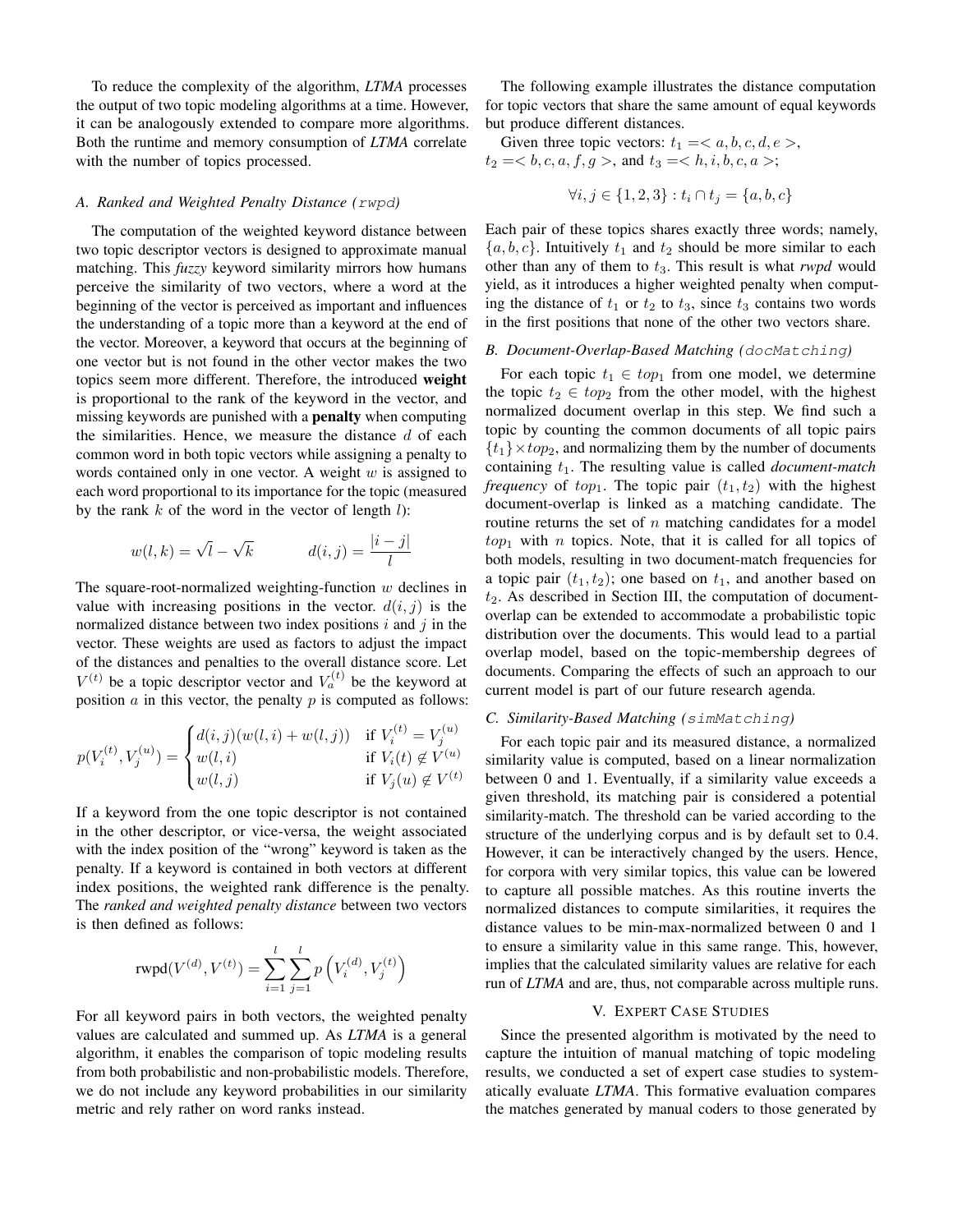the algorithm, confirming the accuracy of the generated topic matches. We relied on four different scholars from the humanities and social sciences, each performing two coding sessions. Since the manual matching of topics is a very time-consuming task, we compared the matches of four datasets, two larger corpora and two smaller ones. These were a syntactic corpus of book paragraphs, a corpus of news articles from the associated press, a transcript of a presidential debate, and a transcript of a movie. Each of the participants in our study chose one long and one short corpus. This study has covered comparisons between probabilistic (LDA [7], PAM [29], HDP [36]) and non-probabilistic (NMF [3], IHTM [18]) algorithms, as well as, comparisons within the same algorithm class. However, in this paper, we will focus on the results of matching results of probabilistic and non-probabilistic models, as these are typically more diverging than models from the same class. In the following, we will present a representative use case for the three application areas enabled by *LTMA*, based on the results of our study.

#### *A. Automatic Comparative Evaluation of Topic Models*

Validating and evaluating the results of topic modeling algorithms is a challenging task, especially considering that the perfect partitioning and labeling of topics is highly subjective. One of the main problems is the absence of benchmark datasets for comparative evaluation between models, making the application of automated, unsupervised evaluation methods challenging or unfeasible. While traditional unsupervised methods measure the cohesion of each topic and the separation between topics, they are highly algorithm-dependent, making them unsuitable for a comparative evaluation. Consequently, the most common evaluation method to date is a cross-fold validation; a subset of the corpus is held out for later evaluation [5]. This evaluation method verifies the *replicability* and stability of topic models. However, it does not validate the *interpretability* of their results.

*LTMA* can be used for an alternative evaluation approach, automatically measuring and comparing the interpretability of topic models. Using *LTMA*, differences and common factors of two models can be determined and evaluated. The amount of agreement and disagreement in the topic distribution is, thus, quantified, enabling conclusions based on relative differences between two models, as discussed in our previous work [17].

Beside being task-dependent, topic modeling evaluation can take into account different criteria, like robustness, stability, and replicability; interpretability and intuitiveness; or correctness and accuracy. The automatic evaluation using *LTMA* verifies the *correctness* of a new topic modeling algorithm without benchmark datasets. This is possible through the comparison of a new model to a well-established stateof-the-art approach. By comparing the similarities and, more importantly, the differences between both models, we achieve an objective indication of the accuracy of the new topic model.

Fig. 1 shows the interactive visualization interface, designed to display the results of *LTMA* for comparative analysis. Here, users can select a dataset and the topic modeling algorithms they want to compare. After setting the initial, model-dependent parameters, the results are computed and displayed as shown

in Fig. 1. The similarity score of a matching topic-pair is encoded by the opacity of the corresponding line. Hovering over topics or topic matches, users get additional information on their matching keywords and similarity. Additionally, the overlapping documents and the relative amount of documents covered by the match (depicted by pie charts) are highlighted. In addition to exploring a given result, users can interactively adjust all parameters of *LTMA* through the visual interface, which supports a direct, bidirectional feedback loop to the algorithm, updating all views.

In our study we analyzed a corpus of all presidential debates between Trump and Clinton, 2016. Using the visualization interface, domain experts explored the topic distributions, the influence of individual parameters, and analyzed splits and merges between models. The experts were satisfied to see that the algorithm captured all manually found matches and discovered additional (weaker) ones that were captured by the model but that they did not detect manually. Through the accessibility of the results in the interactive visualization, the experts commented that they gained more understanding of, and awareness for the underlying models. Fig. 1 depicts the match between an IHTM [18] (with 17 topics) and an LDA model [7] (with 5 topics). Based on the extracted topics, *LTMA* detected altogether two complete-matches and eight similarityonly matches. The figure captures a hovered complete-match of a topic pair with two common keywords (*release* and *audit*). The pie charts highlight that most of the documents from the selected IHTM topic are assigned to the matching LDA topic.

#### *B. Optimizing Model Results through Match Combinations*

One of the most straight-forward use-cases for the topic matching result is its usage for optimizing topic modeling outputs. Following the idea of consensus clustering [30], the complete matches can be used as reliable topics, whereas topics without any matches can be considered as uncertain topics. By using topic matching as an optimization strategy, a more trustworthy, uncertainty-aware result can be generated. This result, in combination with the results of the input topic models, can be used for enhancing the display of topics in a tool or for user guidance. The complete matching result of *LTMA* can be regarded as a filtering criterion for relevant topics, and thus, be used to optimize the results of a topic modeling algorithm.

Table Ia shows the *LTMA* result applied to the movie transcript of *Cloud Atlas*. This movie consists of six parallel stories that unfold in different years. These stories get more and more intertwined over the course of the movie, since the characters write letters in the past that are found by others in the future. This complex movie plot is visually represented in Fig. 3. Here, the entanglement of the storylines is clearly visible. The movie starts with each storyline separate and, over time, the stories get more mixed. Through matching the results of two topic models, a substantial accuracy improvement can be achieved (see Fig. 5). We used a probabilistic (LDA) and a non-probabilistic (NMF) model for this task.

Regarding each topic modeling result separately, as shown in Tables Ib and Ic, some very general keywords can be found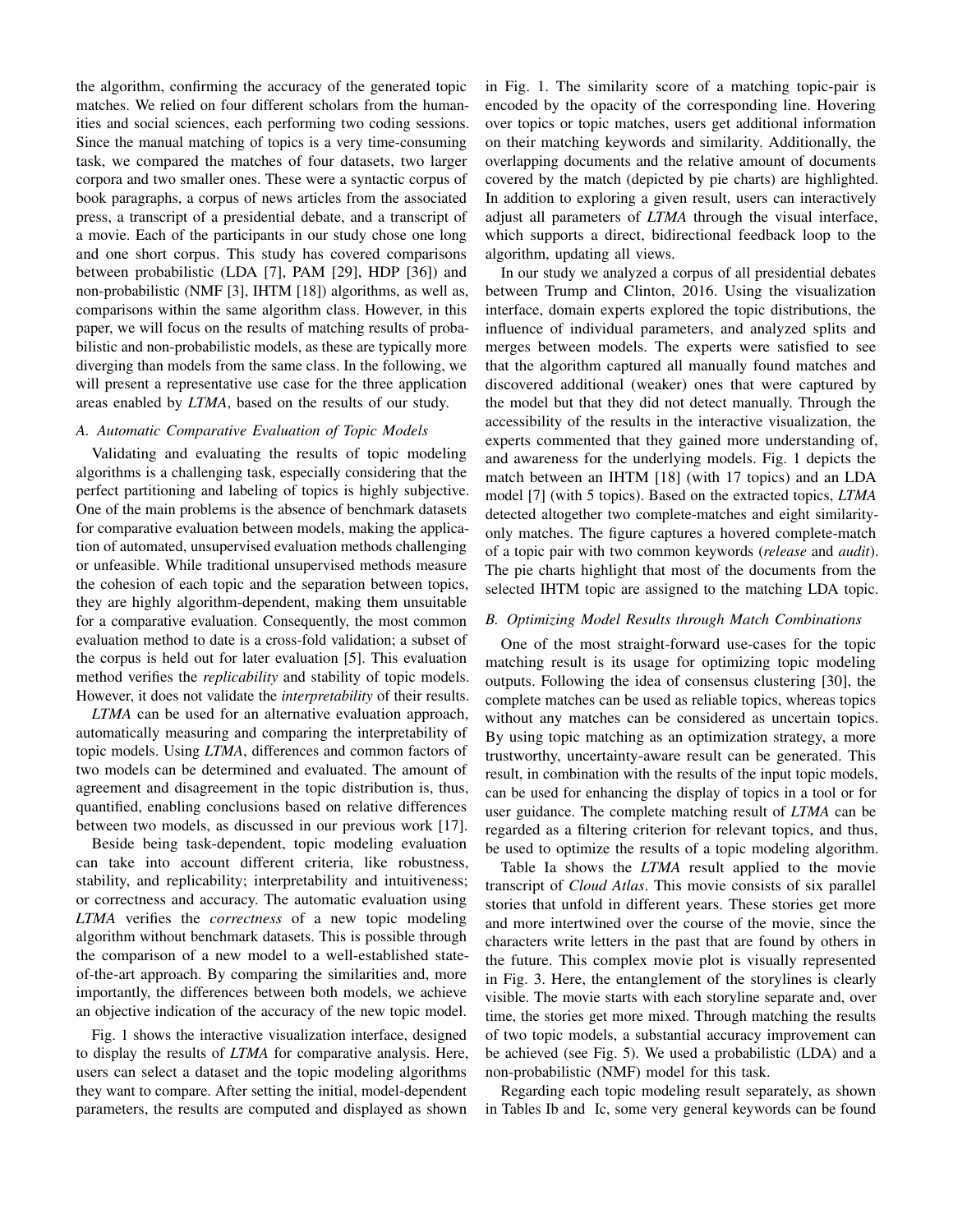

Fig. 3: Visual representation of the story timelines of the movie *Cloud Atlas*<sup>1</sup> . This visualization depicts each movie scene as a colored bar, with its size corresponding to the length of the scene description and its color showing which topic it was assigned to. Each row corresponds to one topic from the matched results of Table Ia, highlighting the intertwined movie narrative.

| ID      | T1-T2   | DS    | Keyword Intersection                                                                           | DMF T1 | DMF T <sub>2</sub> | Matches |
|---------|---------|-------|------------------------------------------------------------------------------------------------|--------|--------------------|---------|
| $t_{1}$ | $4 - 7$ | 000.  | kona, zachry, catkin, ain, jus, dwell, georgie, horse, yay, bailey, meronym, prescient, abbess | 1.000  | 0.826              | 38      |
| $t_{2}$ | $1 - 2$ | 0.878 | cavendish, mr, ruddy, aurora, house, hotchkiss, noake, ernie, veronica, timothy                | 1.000  | 0.618              | 34      |
| tз      | $3 - 6$ | 0.799 | sixsmith, vyvyan, chateau, robert, music, vo, hotel, frobisher, ayr                            | 0.964  | 0.643              | 27      |
| $t_4$   | $2 - 4$ | 0.774 | autua, adam, prophetess, goose, ew, molyneux, missa, ewing, horrox                             | 1.000  | 0.793              | 23      |
| $t_{5}$ | 6 - 1   | 0.744 | sonmi, transport, yoona, enforcer, archivist, fabricant, chang, papa, interrogation            | 1.000  | 0.774              | 65      |
| $t_{6}$ | $5 - 3$ | 0.711 | sixsmith, isaac, luisa, rey, javier, napier, apartment                                         | 0.867  | 0.542              | 26      |

(a) Matches between LDA and NMF for the movie *Cloud Atlas*. Descriptor Similarity (DS) and Document-Match-Frequency (DMF) show the match quality.

| #  | $T1$ – Topic Descriptors                                                                                                 | #  | $T2$ – Topic Descriptors                                                                                                            |
|----|--------------------------------------------------------------------------------------------------------------------------|----|-------------------------------------------------------------------------------------------------------------------------------------|
|    | cavendish, mr, ernie, aurora, house, veronica, meek, dermot, denholme,<br>hotchkiss, noake, ruddy, wither, judd, timothy |    | 2144, sonmi, 451, chang, enforcer, archivist, papa, fabricant, interro-<br>gation, pureblood, yoona, transport, boomsook, sook, kim |
|    | ew, goose, autua, mr, captain, adam, prophetess, boerhaave, horrox,<br>sir, ewing, moore, molyneux, good, missa          |    | cavendish, 2009, aurora, house, ernie, veronica, mr, nurse, hotchkiss,<br>ursula, office, ruddy, timothy, noake, knuckle            |
| 3. | frobisher, ayr, music, sixsmith, vo, jocasta, hotel, cont, robert, stop,<br>time, play, vyvyan, chateau, day             |    | luisa, 1973, rey, apartment, napier, swannekke, couch, isaac, yeah,<br>father, sixsmith, lester, power, javier, smash               |
|    | zachry, meronym, georgie, catkin, kona, ain, abbess, horse, bailey, jus,<br>dwell, sonmi, prescient, yay, rose           | 4  | ew, 1846, prophetess, goose, ewing, autua, henry, adam, reverend,<br>missa, horrox, molyneux, fatherinlaw, earn, doctor             |
|    | luisa, rey, napier, javier, sixsmith, man, isaac, letter, megan, smoke,<br>apartment, li, fay, elevator, read            |    | hopeless, oblivious, unspeakable, history, ago, form, suppose, round,<br>warn, train, corner, tear, ly, adam, window                |
| 6  | sonmi, chang, enforcer, archivist, year, yoona, room, day, song, papa,<br>fabricant, vo, transport, interrogation, boom  | 6. | 1931, frobisher, ayr, music, chateau, vyvyan, sixsmith, robert, bruge,<br>vo, zedelghem, hotel, memle, sextet, short                |
|    | year, cont, day, night, vo, door, open, room, smile, head, back, hand,<br>begin, close, eye                              |    | zachry, 2321, meronym, bailey, catkin, dwell, kona, jus, yay, georgie,<br>ain, horse, prescient, abbess, bout                       |

(b) LDA result for the movie *Cloud Atlas*

(c) NMF result for the movie *Cloud Atlas*

TABLE I: *LTMA* results of two topic modeling algorithms (LDA and NMF) applied to the movie transcript of *Cloud Atlas*. This movie has six parallel storylines which were only identified clearly when matching the results of the two topic modeling algorithms. This topic matching shows a relatively high descriptor similarity for all topics and a very high document (scene) match frequency.

among the topic descriptors. Although the movie consists of six parallel storylines, the topic modeling results of both models did not segment the transcript into six topics correctly with the *number of topics* parameter set to six. Instead, it had to be adjusted to seven in order to account for noise in the data. The results show that LDA creates, aside from the six storylines, a seventh topic with keywords related to time and date, which is probably due to the constant jumps between the timelines. NMF however, creates an additional topic  $(t<sub>5</sub>)$  that obviously groups together the scenes with the letters, since these are shown across the storylines and are usually written in one timeline, but read in another one. This example illustrates how topic matching can enhance the quality of topic modeling results and optimize the topic generation process. All scenes of this movie have been manually annotated within the study, and the manual matches found between the topic modeling results were all derived automatically by *LTMA*. Here, the experts emphasized that they usually combine the results of different algorithms in their daily work to get a more reliable base for analysis.

## *C. Visual Exploration of Topic Modeling Differences*

Topic models are widely used to create visualization tools that explore the content of large text corpora in combination with other meta-data. Using a topic matching data structure, a new level of exploration can be enabled, since the results of multiple topic models are put in relation to each other. This opens a wide variety of tasks, for example comparison and optimization of results, visual evaluation and validation of topic models, and an enhanced interactive exploration of topics through topic ranking and recommendation.

One useful scenario for understanding topic modeling results is topic summary analysis. Here, the user can explore how matching topics have been generated, and what the reasons for their (dis)similarities are. Various systems and visualizations exist to explore topic modeling differences; the example we implemented for our study is shown in Fig. 4. It is designed to enable the exploration of topic model differences based on their

<sup>1</sup>http://www.imdb.com/title/tt1371111/ accessed on the 2nd of June 2018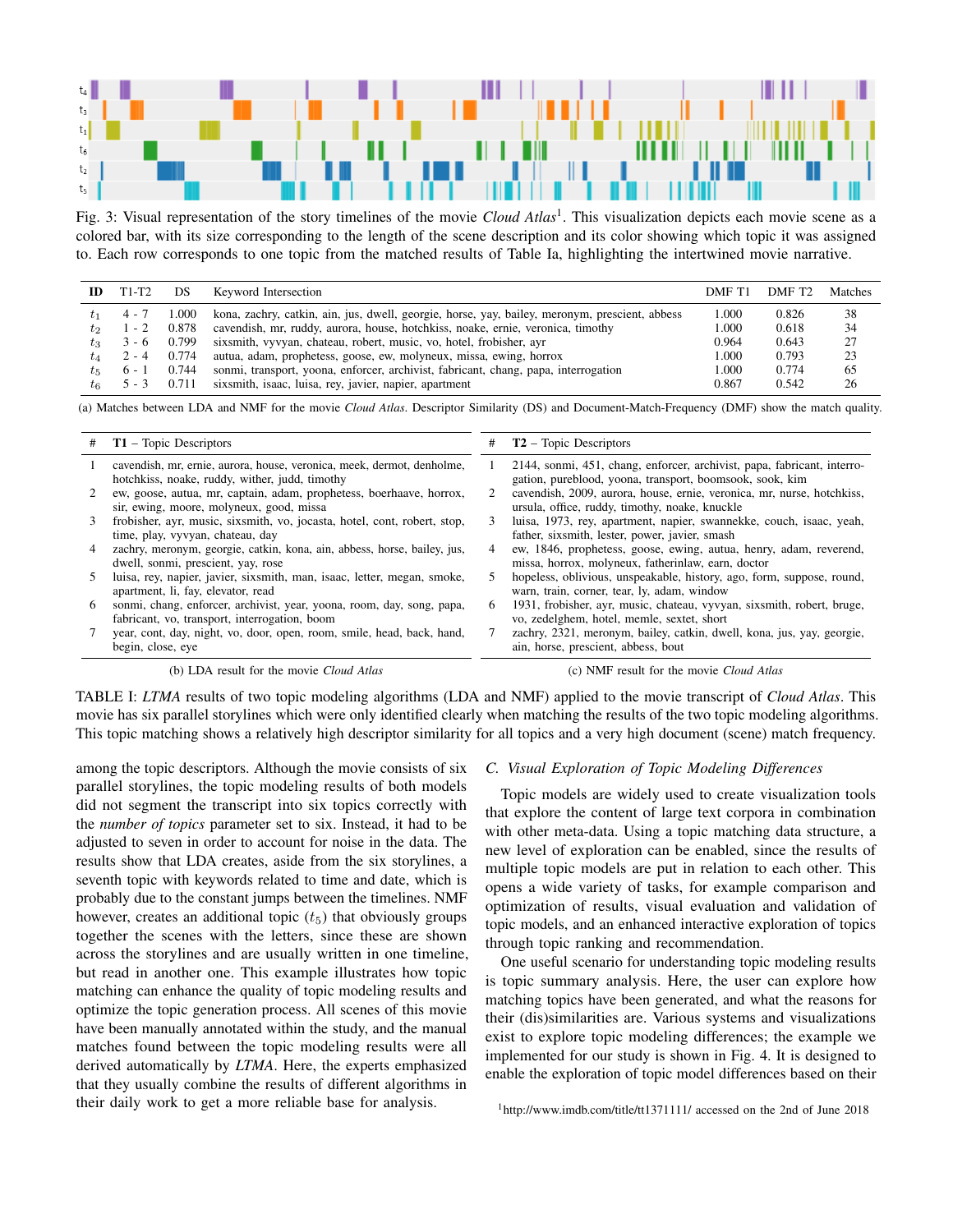

Fig. 4: The topic summary visualization shows the most representative sentences with highlighted topic keywords for a selected topic. In this example, a summary of the *tax-release* topic from a *Trump-Clinton debate*, based on an LDA model, is displayed.

input features. Before topic modeling algorithms are executed, users can specify a set of features to be used for complying the document descriptor vectors. Such features could include word classes, as depicted in Fig. 4. These features are specified for each topic model separately, thus, the influence of different feature settings on the extracted topics can be analyzed.

Fig. 4 shows a summary of the *tax-release* topic, as discussed in the first presidential debate between Donald Trump and Hillary Clinton in 2016. To extract summary sentences, we apply a summarization algorithm from our previous work [17]. In the visualization, a topic is depicted as a list of *keyword-glyphs*, while a single glyph highlights the particular features a keyword satisfies. The significance (probability) score sean\_hannity a propinsi of each keyword is displayed as a scaled line underneath the glyph. The score is normalized according to all keywords of all topics, enabling their comparison.

This summary gives an overview of the context in which keywords have been used in the observed documents. As the summarization can be applied to both the modeling results and the LTMA match result, it enables users to see how changing input paramters influence the topic modeling, enabling further optimization. The topic matching step is necessary, as seemingly small changes to the model parameters can have large, unexpected effects on the output [27]. With the underlying, automated topic matching, users are freed from having to search similarities and changes between the models on the topic-level, and can instead focus on the semantic implications of the changes.

## VI. DISCUSSION AND VALIDATION

Table II shows the results of *LTMA* applied on a corpus of news articles from the associated press. This corpus was processed by two topic modeling algorithms, the probabilistic LDA [7] model (T1) and the non-probabilistic IHTM [18] (T2). Each model produced 100 topics. The main topics discussed in these news articles are clearly visible in the matching descriptor keywords. If we consider the scenario of evaluating the newer IHTM without any gold-standard data, a comparison to the output of the well-established LDA can give an indication of the quality of IHTM. As many easily understandable topic keyword intersections appear in the table as complete matches,



Fig. 5: Accuracy of the topic modeling results in comparison. These values correspond to the relative amount of documents assigned to the correct storyline. The bar-chart displays the accuracy of the topic modeling results of LDA (Table Ib) with 76.3%, IHTM (Table Ic) with 84.6%, and the accuracy of their topic matching *LTMA* result (Table Ia) with 98.4%.

we can conclude that the two models do indeed produce similar outputs, giving the same labels to topics that are attributed to similar documents. However, the table also reveals differences, listed under "similarity-only matches". Here, topics with the same keywords have been attributed to different topics, highlighting dissimilarities between the models. The domain experts participating in our studies have found such a table helpful, and have made several interesting discoveries.

The first interesting finding is, that several topic pairs have a comparatively high document overlap and a relatively high keyword similarity, e.g.  $\{12 - 174\}$ . These pairs consist of topics that are well-separated from the rest of the corpus and that are identified by both models. On the other hand, several topic pairs containing the same topic from one model, paired with different topics from the other model, exist. Some of these pairs are, for example,  $\{8 - 46, 8 - 264\}$ ,  $\{16 - 7, 16 - 69\}$ ,  ${14 - 219, 6 - 219}$ . They indicate that, for one concept, one topic model is grouping the documents into one topic, while the other model is separating them into (at least) two different topics. This effect does not necessarily mean that the model grouping topics together produces better or worse results. While it would make sense to combine the topics from the previous examples, documents also get grouped together because of shared keywords, while dealing with different concepts. Such instances can, for example, be found in the match-pairs  $\{9 - \}$ 130, 9−4} and {4−71, 4−142, 4−146}. *LTMA* found almost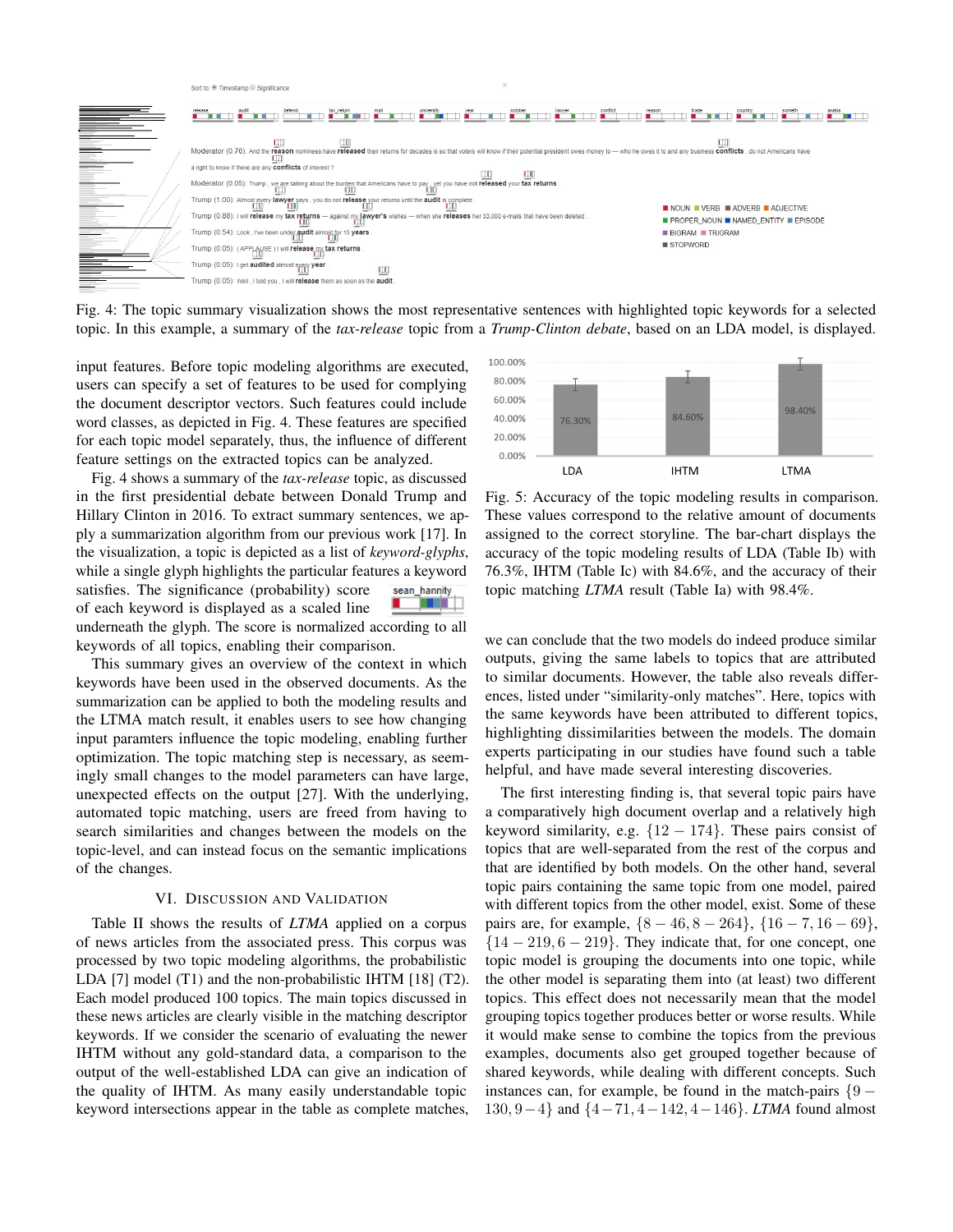|                                | $ID1$ $ID2$    | <b>DS</b> | Keyword Intersection                               |                          | DMF T1 DMF T2 Matches |              |  |  |  |
|--------------------------------|----------------|-----------|----------------------------------------------------|--------------------------|-----------------------|--------------|--|--|--|
| <b>Complete Matches</b>        |                |           |                                                    |                          |                       |              |  |  |  |
| $\overline{7}$                 | 68             | 1.000     | bush, republican, dukakis, demo-                   | 0.422                    | 0.593                 | 54           |  |  |  |
|                                |                |           | cratic, campaign, presidential, gover-             |                          |                       |              |  |  |  |
|                                |                |           | nor, president                                     |                          |                       |              |  |  |  |
| 13                             | 90             | 0.897     | corp, chairman, executive, million,                | 0.466                    | 0.540                 | 54           |  |  |  |
|                                |                |           | billion, company, share                            |                          |                       |              |  |  |  |
| 9                              | 130            | 0.871     | german, germany, east, west, berlin                | 0.400                    | 0.700                 | 14           |  |  |  |
| 20                             |                | 276 0.821 | communist, leader, election, republic,             | 0.296                    | 0.872                 | 34           |  |  |  |
|                                |                |           | political, gorbachev, reform, party                |                          |                       |              |  |  |  |
| 15                             |                |           | 180 0.816 kuwait, iraq, iraqi, saudi, arabia, gulf | 0.278                    | 0.465                 | 20           |  |  |  |
| 8                              | 46             | 0.811     | committee, bill, house, senate, sen,               | 0.188                    | 0.760                 | 19           |  |  |  |
|                                |                |           | vote                                               |                          |                       |              |  |  |  |
| 12                             |                | 174 0.802 | yen, market, trade, price, exchange,               | 0.842                    | 0.970                 | 96           |  |  |  |
|                                |                |           | stock                                              |                          |                       |              |  |  |  |
| 18                             | 95             | 0.663     | increase, percent, rate, price, report             | 0.493                    | 0.628                 | 71           |  |  |  |
| 14                             | 219            | 0.480     | kill, wound, police                                | 0.350                    | 0.405                 | 49           |  |  |  |
| 16                             | $7^{\circ}$    | 0.558     | plane, flight, pilot, aircraft                     | < 0.1                    | 1.000                 | 6            |  |  |  |
| 8                              | 264            | 0.510     | committee, republican, house, rep                  | < 0.1                    | 0.471                 | 8            |  |  |  |
| $\overline{4}$                 | 146            | 0.541     | parent, student, school                            | $\leq 0.1$               | 0.440                 | 11           |  |  |  |
| 16                             | 69             | 0.438     | plane, air, accident, force                        | $\overline{\le}$ 0.1     | 0.889                 | 8            |  |  |  |
| 17                             | 170            | 0.426     | star, movie, film                                  | $\leq 0.1$               | 0.733                 | 11           |  |  |  |
| 20                             | 83             | 0.423     | election, opposition, vote, party                  | $\leq 0.1$               | 0.727                 | 8            |  |  |  |
| $\overline{4}$                 | 71             | 0.498     | medical, doctor, patient, hospital,                | < 0.1                    | 0.600                 | 12           |  |  |  |
|                                |                |           | care                                               |                          |                       |              |  |  |  |
| 14                             |                | 219 0.480 | kill, wound, police                                | 0.350                    | 0.405                 | 49           |  |  |  |
| $\overline{4}$                 | 142            | 0.547     | student, university, school                        | < 0.1                    | 0.360                 | 9            |  |  |  |
| <b>Similarity-Only Matches</b> |                |           |                                                    |                          |                       |              |  |  |  |
| 9                              | $\overline{4}$ | 0.556     | german, britain, european, france, eu-             | < 0.1                    | < 0.1                 | $\mathbf{1}$ |  |  |  |
|                                |                |           | rope                                               |                          |                       |              |  |  |  |
| 6                              | 219            | 0.479     | murder, arrest, kill, police                       |                          | < 0.1                 | 41           |  |  |  |
| 20                             | 232            | 0.463     | union, soviet, gorbachev                           | $\leq 0.1$<br>$\leq 0.1$ | $\leq 0.1$            | 17           |  |  |  |

TABLE II: (Partial) Topic matching results of a corpus containing 2246 documents from the Associated Press<sup>2</sup>. For each pair of topics, the table displays the (normalized) descriptor similarity (DS), keyword intersections, topic match frequencies (DMF) for both models, and the count of overlapping documents.

all topic pairs that were matched manually by domain experts. In some cases, it was also able to identify additional matches that had not initially been discovered by the analysts. They were, however, found to be correct after a thorough analysis.

Another key aspect for assessing the quality of *LTMA* results was the ranking of the matched topic pairs, which reflected the same tendency of the manual ranking. Out of 163 manually (by at least 2 experts) annotated matches, the algorithm found 158, resulting in an overall recall of 0.96. Furthermore, out of the 214 matches found by the algorithm, 187 were marked as relevant by at least one expert, resulting in an overall precision of 0.87. Since the matches are scored based on their descriptor similarity, the experts found the lower precision value not to be an obstacle for the analysis.

The quality of the topic matching results is reflected in the keyword intersections extracted from the topic pairs. Fig. 6 shows the relative amount of non-descriptive keywords per topic for both topic models and the Associated Press corpus. Averaged over both models, 33.5% of the keywords were found to be non-descriptive for their respective topic in a manual annotation session. Especially LDA produced some topics that were found to be too general or too noisy. In comparison to that, results of the topic matching presented in Table II contain almost no irrelevant words. This shows how the results of both



Fig. 6: Relative rate of non-descriptive keywords (black bar) in each topic. While the keywords of topic matches shown in Table II are mostly descriptive, participants in our study found 38% and 29% of all LDA (6a) and IHTM (6b) topic descriptors to be too general, respectively.

topic models were enhanced by *LTMA*.

For the Cloud Atlas corpus, we calculated the precision of the topic modeling results in comparison with the *LTMA* results. Fig. 5 shows the amount of documents that were correctly assigned to their topics. While LDA and IHTM were able to correctly assign 76.3% and 84.6% of the documents correctly, LTMA was able to remove noise and assign 98.4% of the documents correctly. This example also highlights that *LTMA* can improve the classification precision of topics and can enhances the results of both algorithms by combining them.

#### VII. CONCLUSION

In this paper, we have introduced a layered topic matching algorithm that operates on the results of topic models to generate a topic match data structure, containing three types of matches: complete matches, similarity-only matches, and documentoverlap-only matches. We have exemplified the usage of the *LTMA* results based on expert case studies, in addition to a discussion of visual exploration possibilities and other potential application areas. Motivated by the need for an automatized method that captures matching topics, mimicking the human intuition of similarity, our algorithm enables the objective comparison of topic modeling results based on the quantitatively defined *ranked and weighted penalty distance*. Moreover, the resulting data structure enables pairing individual topics and providing metrics about their match. Such a data structure has been successfully utilized in our previous work [17] to compile topics of interest. In addition, this paper confirmed the effectiveness of the proposed method based on a longterm observational study, followed by several expert studies using tailored visualizations for the different application areas. In our future work, we will extend the algorithm to enable matching the results of more than two topic models at a time. Additionally, we plan to extend it to incorporate probabilistic topic models, enabling probabilistic topic match data structures.

<sup>2</sup>http://www.cs.columbia.edu/∼blei/lda-c/ accessed on the 2nd of June 2018